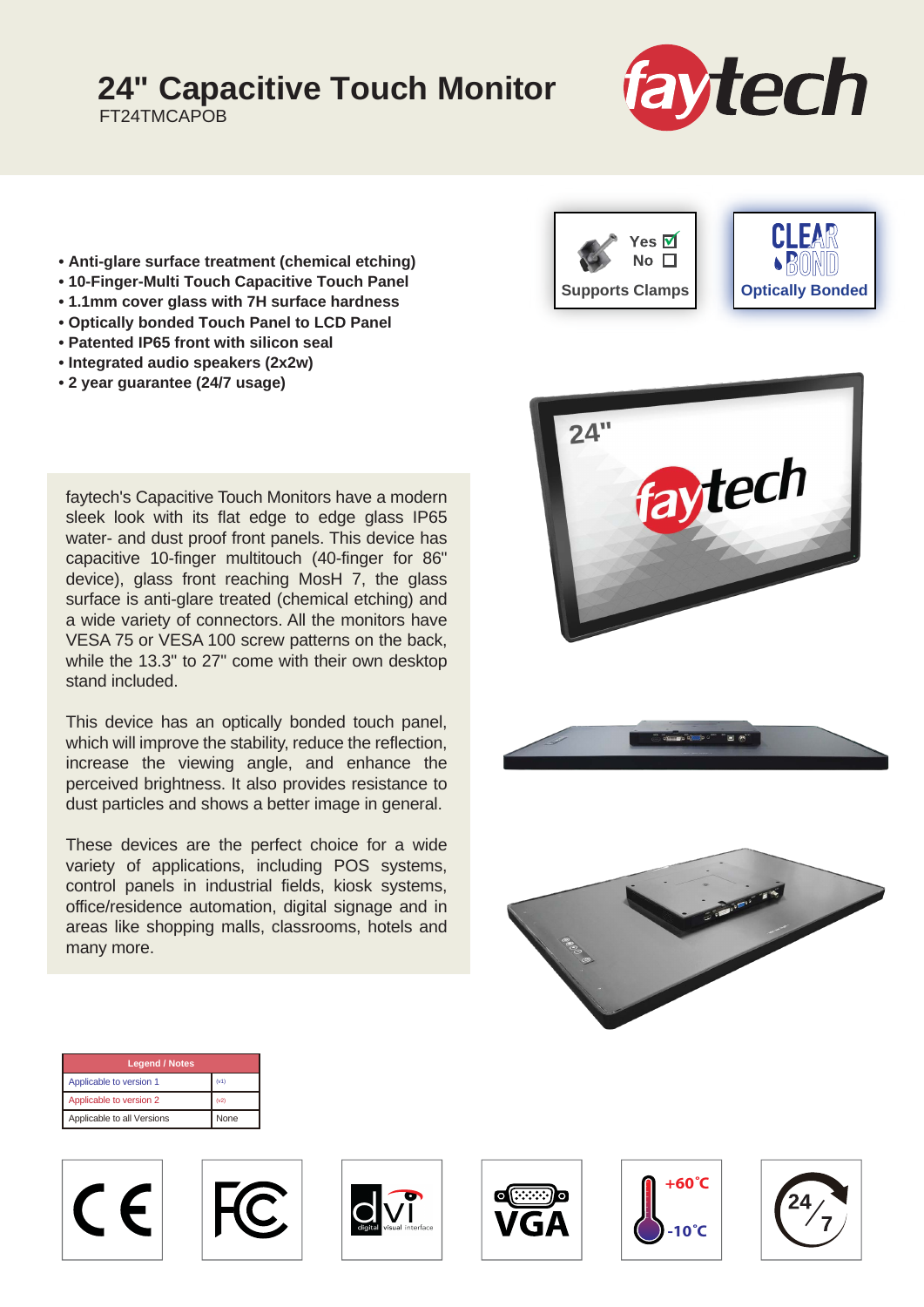|                            | <b>Product name</b>   |                             | 24" Capacitive Touch Monitor |                            |                       |                      |         |
|----------------------------|-----------------------|-----------------------------|------------------------------|----------------------------|-----------------------|----------------------|---------|
| Article code / EAN number  |                       | FT24TMCAPOB / 6920734000319 |                              |                            |                       |                      |         |
| <b>Global Article Code</b> | European Article Code | Release date (D/M/Y)        | Version                      | <b>Global Article Code</b> | European Article Code | Release date (D/M/Y) | Version |
| 3030505561                 | 1010502021            | 04/03/2021                  | v <sub>1</sub>               |                            |                       |                      |         |
|                            |                       |                             |                              |                            |                       |                      |         |
|                            |                       |                             |                              |                            |                       |                      |         |

| <b>IP Rating</b>       |  |
|------------------------|--|
| IP65 Front / IP40 Back |  |

| <b>LCD Panel</b>                       |              |  |
|----------------------------------------|--------------|--|
| Screen diagonal (Inch/cm)              | 24/60.97     |  |
| Display active screen size (cm)        | 53.13×29.88  |  |
| Aspect ratio                           | 16:9         |  |
| Physical resolution                    | 1920×1080    |  |
| Maximum showable resolution            | 1920×1080    |  |
| Colours displayed                      | 16.7M        |  |
| Brightness (cd/m <sup>2</sup> )        | 500          |  |
| Contrast                               | 1000:1       |  |
| Typical reaction time Tr/ Tf (ms)      | 3.5/1.5      |  |
| Visual Angle horizontal/vertical (°)   | 170/160      |  |
| Backlight / Backlight Lifetime (hours) | LED / 20,000 |  |

| <b>External Connectors</b> |                          |  |  |
|----------------------------|--------------------------|--|--|
| Video                      | 1x HDMI 1.3 (incl. HDCP) |  |  |
|                            | 1x DVI-D                 |  |  |
|                            | 1x VGA                   |  |  |
| Audio                      | 1x PC-Audio              |  |  |
| <b>Touch Connector</b>     | 1x USB                   |  |  |
| Connectors                 | 1x 12V DC-In (screwable) |  |  |

| <b>24" Capacitive Touch Monitor</b>                                                   | <b>Touch Panel</b>         |                                          |  |
|---------------------------------------------------------------------------------------|----------------------------|------------------------------------------|--|
| FT24TMCAPOB / 6920734000319                                                           | <b>Touch Technology</b>    | Projected Capacitive 10-point Multitouch |  |
| <b>Jobal Article Code</b><br>Release date (D/M/Y)<br>European Article Code<br>Version | <b>Touch Panel Drivers</b> | Windows: Linux: Mac: Android             |  |
|                                                                                       | Touch Life (Contacts)      | Unlimited                                |  |
| ing                                                                                   | Surface Hardness           | 7H                                       |  |
| IP40 Back                                                                             | Surface Treatment          | Anti-glare (chemical etching)            |  |
|                                                                                       | <b>Glass Strengthening</b> | Chemically Strengthened                  |  |

| <b>Operation / Mechanical</b>                |                                     |  |  |
|----------------------------------------------|-------------------------------------|--|--|
| Operating Temperature (°C)                   | $-10 - +60$                         |  |  |
| Humidity Range (RH)                          | 10% - 90%                           |  |  |
| Net weight (kg)                              | 4.80                                |  |  |
| Gross weight (kg)                            | 8.34 (incl. cartonage)              |  |  |
| Housing material                             | Rubber front, Plastic ABS back case |  |  |
| Housing (mm) $L \times W \times H$           | $579.4 \times 347.0 \times 41.5$    |  |  |
| Cut-out for clamp supports (mm) $L \times H$ | $555.4 \times 323.0$                |  |  |
| Max. wall thickness for clamp supports (mm)  | 5.0                                 |  |  |
| Amount of clamps required                    |                                     |  |  |
| Mounting                                     | <b>VESA 100</b>                     |  |  |

|                          | <b>Power</b>                                  |
|--------------------------|-----------------------------------------------|
| Power Indicator          | Green LED                                     |
| Power Supply             | 100-240V ACDC active switching;<br>12V DC-Out |
| Working Power (V)        | 12                                            |
| Power Consumption (W)    | 28                                            |
| Stand-By Consumption (W) | $<$ 1                                         |

| <b>Included in the Delivery</b>      |
|--------------------------------------|
| Power Supply (see Power section)     |
| <b>Short Installation Manual</b>     |
| Cables - VGA, USB Touch, Audio Cable |
| Standard Stand                       |





Tolerance: ± 1mm